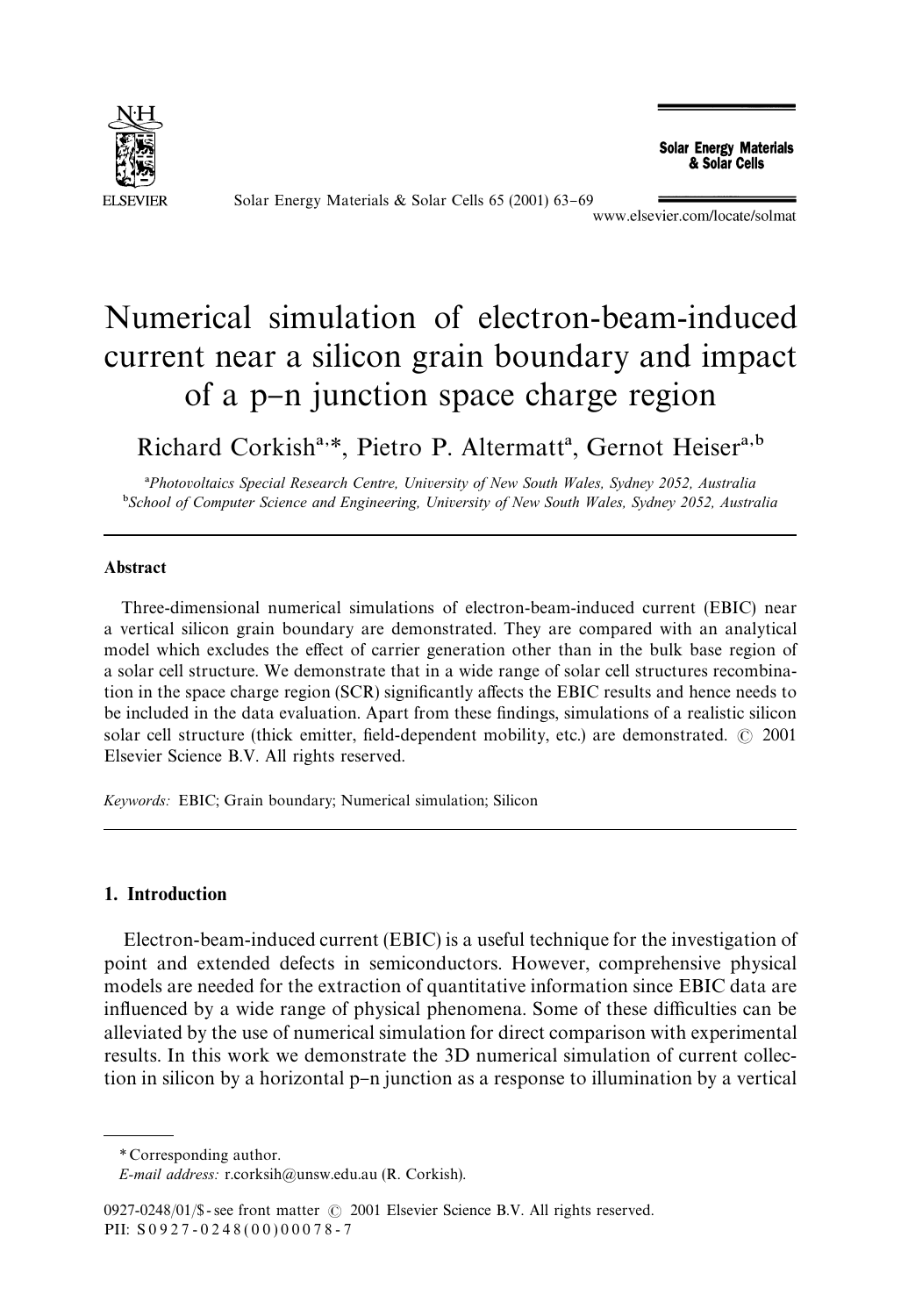

Fig. 1. Schematic representation of electron beam current method for grain-boundary analysis considered in this work. Two positions are shown for the generation volume. The normal, G1, position extends downwards from the silicon surface. The dashed,  $G2$ , position is an artificial case in which the generation volume extends downwards from the lower edge of the space charge region.

electron beam (Fig. 1) in the vicinity of a vertical grain boundary. Previously, Stemmer [1] used (Monte Carlo) MC methods to simulate LBIC near grain boundaries that were modelled as regions of finite thickness with reduced minority-carrier lifetime. Tabet and Ledra [2], adopted a similar grain-boundary model and calculated the EBIC by MC methods using both point-source and 3D MC models for the generation.

The model by Donolato [3] provides analytical expressions for the EBIC near a vertical grain boundary between homogeneous grains of identical diffusion length. The emitter and space charge regions (SCR) are neglected entirely while the base is assumed to be of infinite thickness and the grain boundary may be described as a simple planar interface with a constant recombination velocity. We compare our numerical simulation model for grain-boundary EBIC with Donolato's analytical model under an appropriate set of assumptions. Our approach differs from others  $[1,2]$  in the model used to describe the grain boundary and in the use of a generalpurpose classical simulator rather than MC modelling. The error that arises from the neglect in the analytical model of generation in the SCR is demonstrated by fitting the analytical expression to simulated grain-boundary EBIC profiles which either include or exclude SCR generation. A more realistic solar cell structure is also simulated.

### 2. Comparison between numerical simulations and analytical model

The three-dimensional numerical EBIC model used for this work is an extension of a prior two-dimensional model [4]. It is implemented in the DESSIS [5] semiconductor device simulator which uses the "box" or "finite volumes" method for discretisation of the device volume to solve the coupled set of Poisson, electron and hole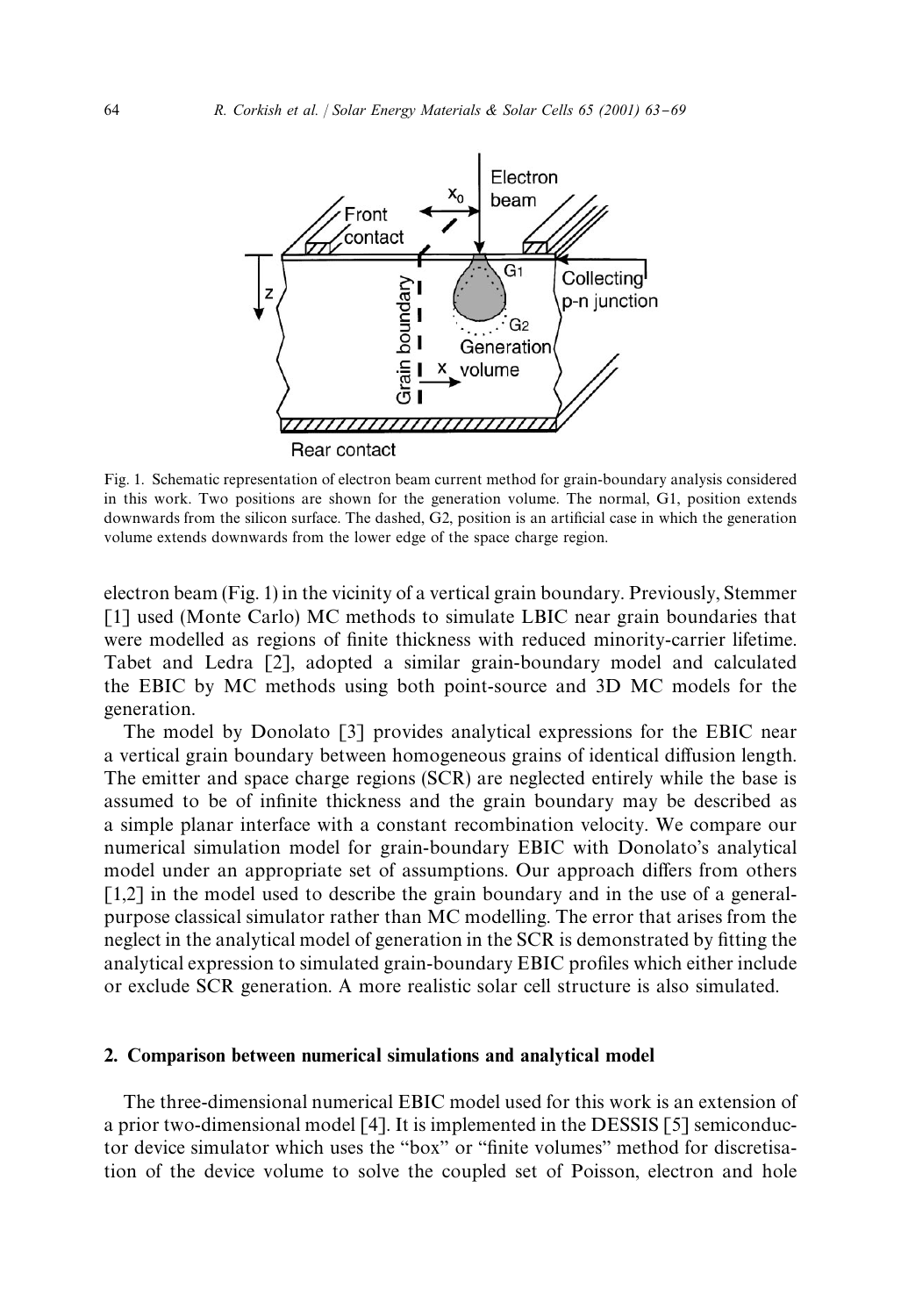continuity, and drift-diffusion differential equations. An empirically based model  $\lceil 6 \rceil$ was used to describe the carrier generation rate. The mesh has been optimised for a narrow (beam diameter = 10 nm) beam of 30 keV electrons. Around  $3 \times 10^5$  mesh points were necessary to ensure that simulated currents were precise within  $+0.5\%$ . The emitter was modelled as a Gaussian diffusion with donor density of  $10^{19}$  cm<sup>-3</sup> at the surface and the junction occurring 10 nm below the surface. This very shallow emitter was used to approximate the conditions for the analytical model. In order to ensure an identical diffusion length throughout the structure, Auger recombination and bandgap narrowing were excluded from the simulations and the carrier mobilities were made independent of doping. Zero surface recombination velocity is assumed at the top and bottom surfaces. The simulation region was of sufficient depth to ensure that the results were independent of device thickness. Results presented in the next section were produced using a more "realistic" device model.

EBIC contrast,  $c$ , is defined by

$$
c = 1 - I(x_0)/I_0,
$$
\n(1)

where  $I(x_0)$  is the collected EBIC when the beam is a distance,  $x_0$ , from the grain boundary and  $I_0$  is the background EBIC, the asymptote for  $I(x_0)$  as  $x_0 \to \infty$ .

Unidary and  $T_0$  is the background EBIC, the asymptote for  $T(x_0)$  as  $x_0 \to \infty$ .<br>Simulations were carried out for an isolated vertical grain boundary between two identical silicon grains with diffusion length  $(L)$  equal to 5.48  $\mu$ m, which is less than the maximum depth at which generation occurs  $(7.3 \,\mu\text{m})$  [6]. The integrated generation rate due to the beam was set at  $10^{11}$  s<sup>-1</sup>, ensuring low-injection conditions. Fig. 2(a) compares  $I_0$  and  $I(x_0)$  results from the analytical model with simulated results for base doping levels of  $N_A = 10^{16}$  and  $10^{18}$  cm<sup>-3</sup>. Note the large separation of the simulated results for both  $I_0$  and  $I(x_0)$  with  $10^{16}$  cm<sup>-3</sup> base doping from the corresimulated results for both  $T_0$  and  $T(x_0)$  with 10 cm closed doping from the corresponding analytical results. The analytical results are seen to agree much more closely with the simulated values for  $10^{18}$  cm<sup> $-3$ </sup> base doping. The corresponding contrast curves are shown in Fig.  $2(b)$ . For the more lightly doped base there is a significant contrast difference between the simulated values and the analytical curve while the simulations for the more heavily doped base agree with the analytical model. Since the diffusion length is identical in each case, the differences must be due to the inclusion in the simulations of a SCR (having different thicknesses depending on the base doping) and its exclusion in the analytical treatment. That explanation is confirmed by simulation of the artificial situation in which the electron beam is assumed to pass through the emitter and SCR without interacting with the silicon (G2 position of the generation volume in Fig. 1). Then the analytical and simulated results are in close agreement (Fig. 2b) for both doping densities. The (G2 position) contrast was also simulated for two other  $v_s$  values and the results agree closely with analytical calculations (Fig. 3).

Further simulations were carried out with longer diffusion lengths, assuming a base doping level of  $10^{16}$  cm<sup>-3</sup> in each case. The results for the background currents for generation from the surface and from the lower SCR were compared with an analytical expression for background current [6],

$$
I_0 = \frac{qg_0}{R} \left[ \int_0^{1.1R} \exp(-z/L) \Lambda(z) \right] dz,
$$
 (2)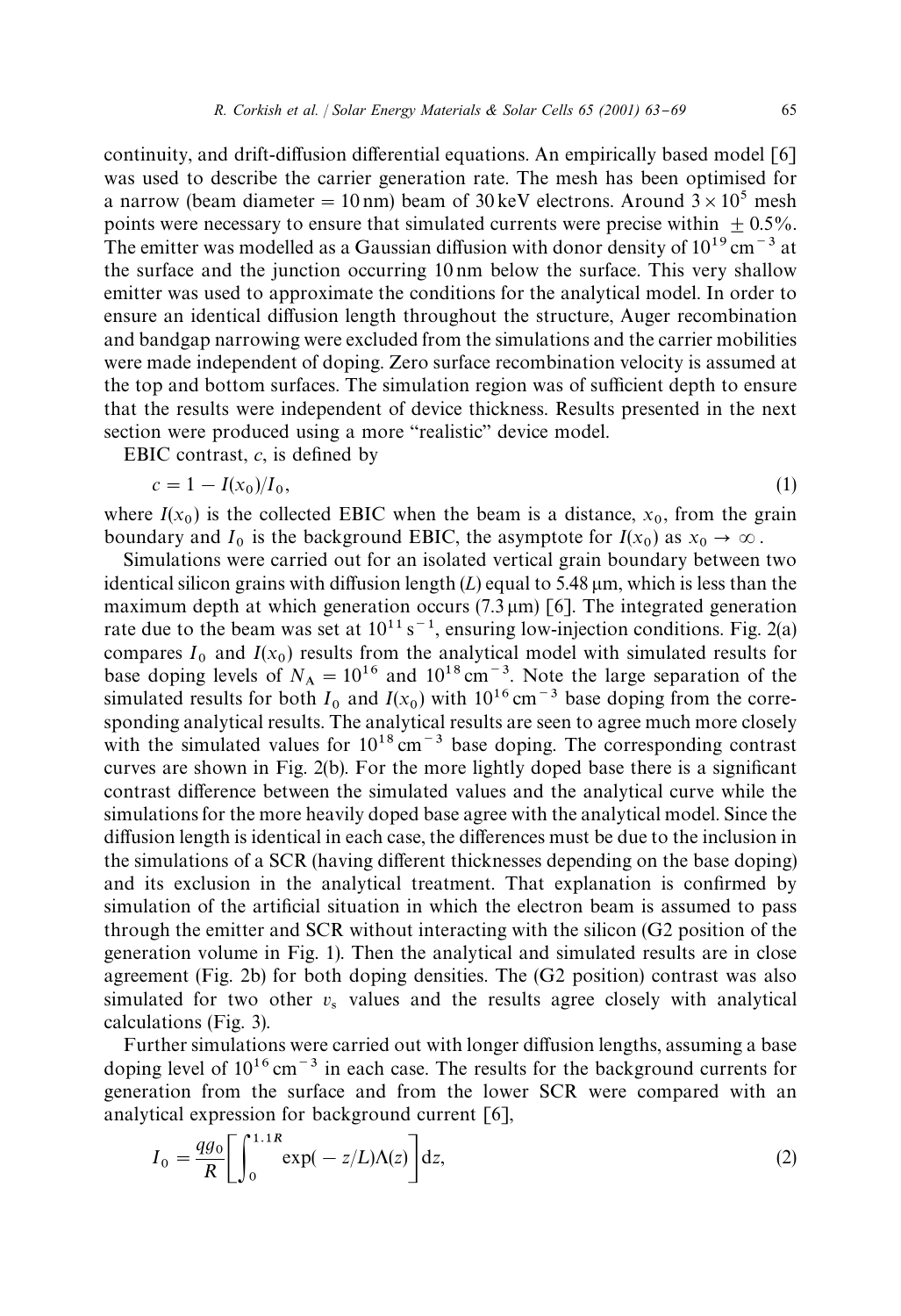

Fig. 2. (a) Horizontal lines show EBIC background currents from an analytical model and from simulations with light ( $10^{16}$  cm<sup>-3</sup>) and heavy ( $10^{18}$  cm<sup>-3</sup>) base doping levels where the carrier mobility is the same in each case. The curved line and sets of points are the corresponding EBIC responses near a grain boundary with  $v_s = 10^7 \text{ cm s}^{-1}$ . The generation volume extended from the device surface for each case (G1) position). (b) contrast curves calculated from the currents in (a) are labelled "G1" in the legend. Also shown in (b) and labelled "G2" in the legend, are simulated contrast points for the same doping levels with the top of the generation aligned with the lower edge of the space-charge region. The results of simulation of a "realistic" structure are included.

which neglects generation in the SCR, and with a modified form which assumes unity collection efficiency for carriers generated in the SCR (SCR recombination is included in all the numerical modelling and is neglected only in this expression):

$$
I_0 = \frac{qg_0}{R} \left\{ \int_0^{z_{\text{SCR}}} \Lambda(z) dz + \int_{z_{\text{SCR}}}^{1.1R} \exp[(z_{\text{SCR}} - z)/L] \Lambda(z) \right\} dz, \tag{3}
$$

where  $q$  is the electron charge,  $g_0$  is the integrated generation rate of carrier pairs,  $R$  is the electron penetration range,  $z$  is the depth below the surface,  $\Lambda$  is the laterally integrated depth dose, and  $z_{\text{SCR}}$  is the depth of the lower edge of the SCR [6]. The simulated background current agreed with Eq. (2) for the G1 position and with Eq. (3) for the G2 position.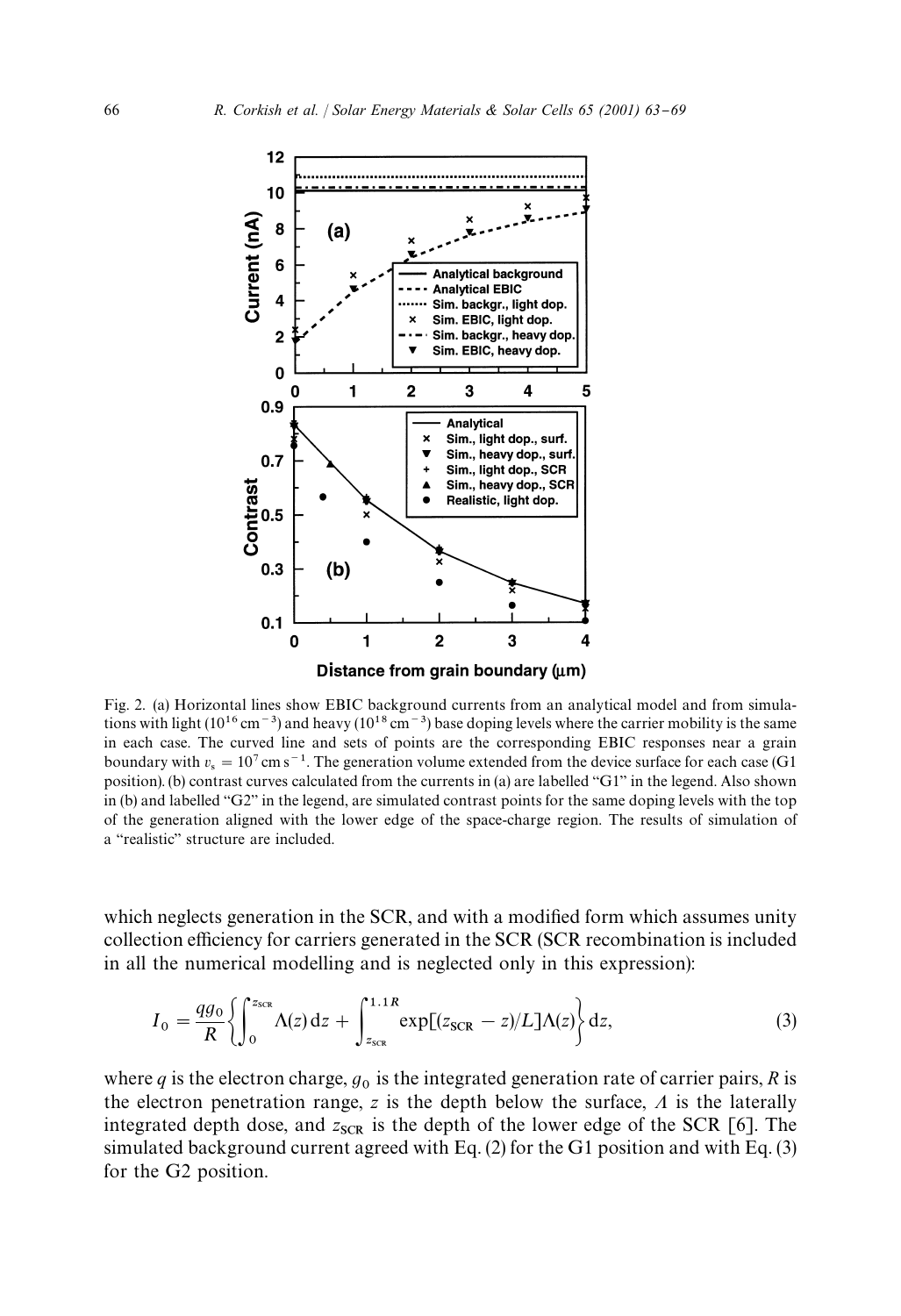

Fig. 3. Comparison of analytical (lines) and simulation (points) methods of calculating grain-boundary contrast for three values of  $v_s$ : 10<sup>5</sup>, 10<sup>6</sup>, and 10<sup>7</sup> cm s<sup>-1</sup>. The base doping is set to 10<sup>16</sup> cm<sup>-3</sup>,  $L = 5.48 \,\mu$ m, electron mobility = 1160 cm<sup>2</sup> V<sup>-1</sup> s<sup>-1</sup> and the generation volume extends downwards from the lower SCR edge at  $0.4 \mu m$  below the surface.

## 3. Numerical simulation of realistic device structures

A simulated contrast profile was produced using a more realistic solar cell model for comparison with the results from the less practical devices considered above. The results are included as a set of points in Fig. 2(b) for minority carrier lifetime parameter of 10 ns (as in the  $L = 5.48 \mu m$  cases considered above) and base doping of  $10^{16}$  cm<sup>-3</sup>. The changes made to the model were: thicker (1  $\mu$ m) emitter; front oxide layer; front surface recombination velocities of  $4 \times 10^3$  cm s<sup>-1</sup>; bandgap narrowing for heavy doping; mobility variation with carrier concentration; velocity saturation at high field intensities; variable surface charges at the grain-boundary; and Auger recombination.

#### 4. Parameter extraction

Contrast curves were simulated for  $L = 5.48 \text{ µm}$  and  $v_s = 10^7 \text{ cm s}^{-1}$  with light  $(10^{16} \text{ cm}^{-3})$  and heavy  $(10^{18} \text{ cm}^{-3})$  base doping for each position of the generation volume and analytical curves were fitted  $[7]$  (Fig. 4). For a lightly doped base, generation in the SCR leads to significant error when the analytical expression is fitted to the simulated results. The error, and especially that in the fitted *L* value, is reduced when the SCR generation is minimised. Extraction of parameters from a realistically simulated contrast profile yielded an *L* value in error by 48% (Fig. 4). This is at least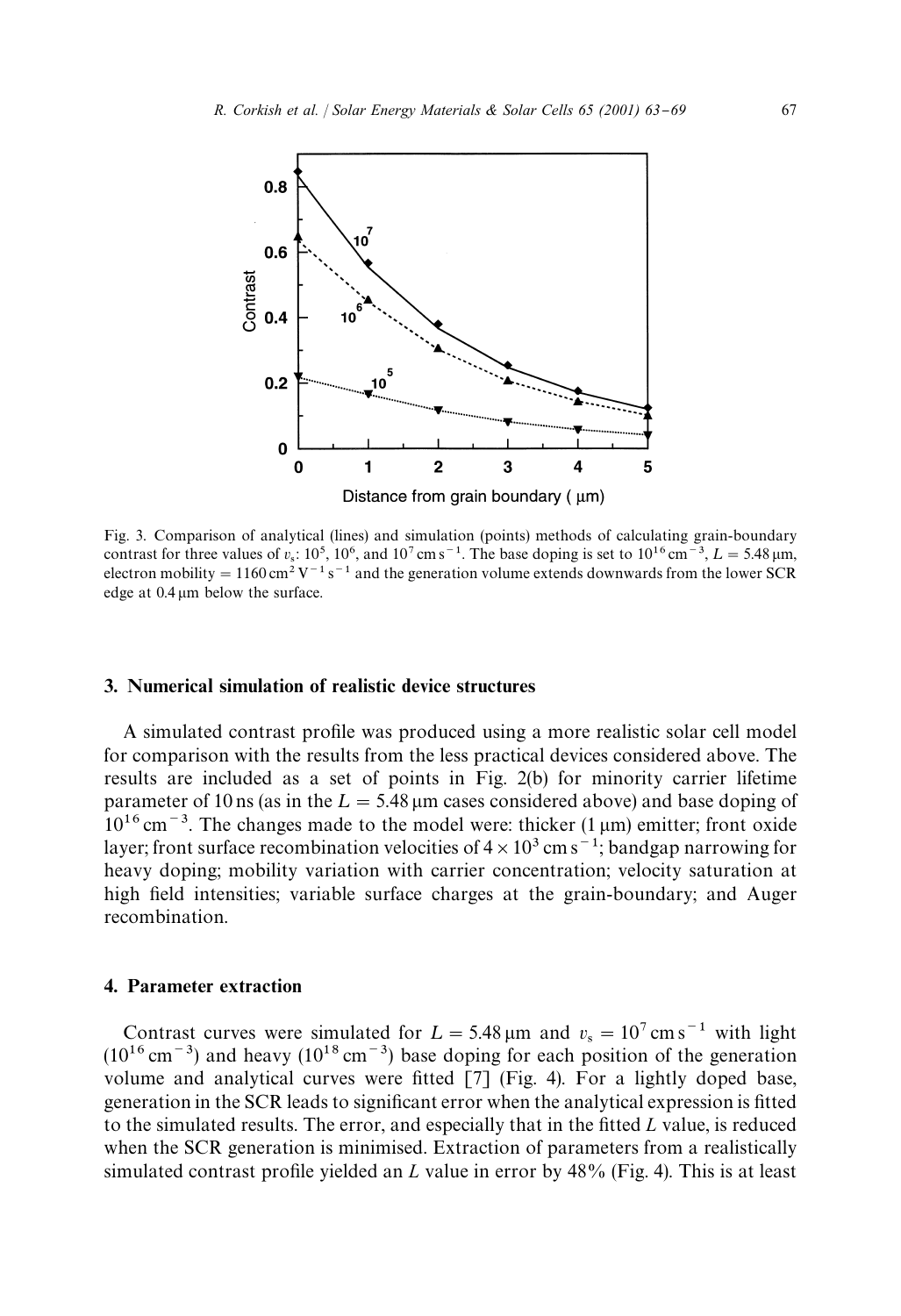

Fig. 4. Values of  $L$  and  $v_s$  extracted from simulated contrast curves by fitting Donolato's analytical expression.

partly due to the fact that the minority carrier mobility is no longer spatially constant due to velocity saturation in the electric field across the grain boundary.

## 5. Conclusions

We have demonstrated a 3D numerical simulation model for grain-boundary EBIC response problems and compared it with an established analytical model under the same simplifying restrictions. We have shown that the analytical model leads to highly inaccurate results under certain realistic conditions and have established the conditions under which it produces reasonable results. This numerical model will allow the detailed investigation of complicated arrangements of grain boundaries for which analytical treatments are impractical and allows the inclusion of more sophisticated physical models. Furthermore, since the simulator is able to treat arbitrary injection conditions, the extraction of material parameters from experimental profiles does not require the experiments to be carried out under low injection conditions.

## Acknowledgements

The Photovoltaics Special Research Centre was supported by the Australian Research Council's (ARC) Special Research Centres Scheme and by Pacific Power. G.H. and R.C. acknowledge the financial support of an ARC Large Grant and Small Grant. P.P.A. acknowledges the financial support of an ARC Postdoctoral Fellowship. R.C. is grateful to Dr. Armin Aberle, Dr. Mark Keevers, and Mr. Jürgen Schumacher (ISE, Freiburg) for helpful discussions.